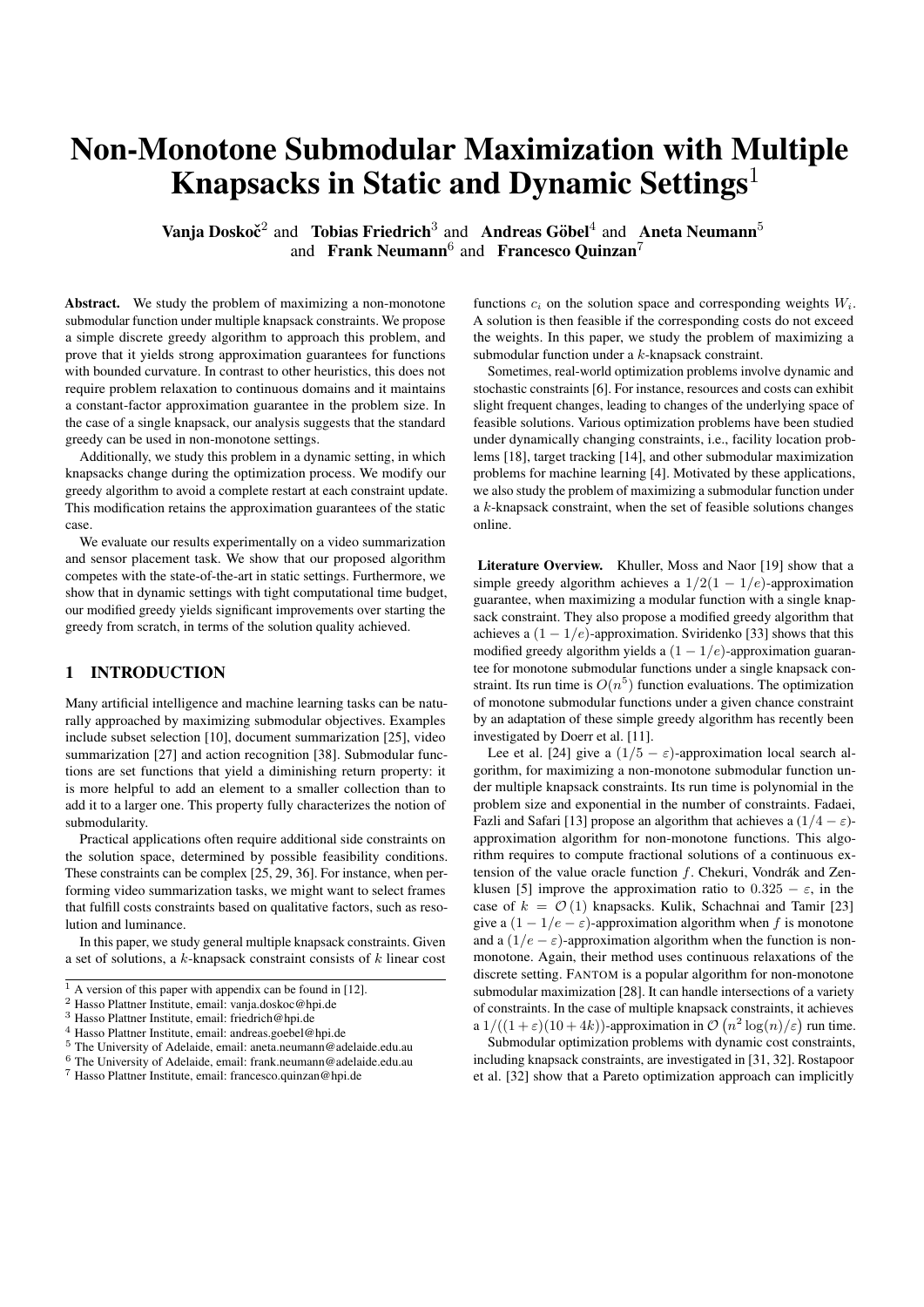deal with dynamically changing constraint bounds, whereas a simple adaptive greedy algorithm fails.

Our Contribution. Many of the aforementioned algorithmic results, despite having polynomial run time, seem impractical for large input applications. Following the analysis outlined in [\[8,](#page-7-21) [16,](#page-7-22) [19\]](#page-7-11), we propose a simple and practical discrete algorithm to maximize a submodular function under multiple knapsack constraints. This algorithm, which we call the  $\lambda$ -GREEDY, achieves a  $(1-e^{-1/\lambda})/(3 \max(1,\alpha))$ approximation guarantee on this problem, with  $\alpha$  expressing the curvature of f, and  $\lambda \in [1, k]$  a constant. It requires at most  $\mathcal{O}(n^{\max(k/\lambda,2)})$  function evaluations. To our knowledge this is the first algorithm yielding a trade-off between run-time and approximation ratio.

We also propose a robust variation of our  $\lambda$ -GREEDY, which we call  $\lambda$ -DGREEDY, to handle dynamic changes in the feasibility region of the solution space. We show that this algorithm maintains a  $(1 - e^{-1/\lambda})/(3 \max(1, \alpha))$ -approximation without having to do a complete restart of the greedy sequence.

We demonstrate experimentally that our algorithms yield good performance in practise, with two real-world scenarios. First, we consider a video summarization task, which consists of selecting representative frames of a given video [\[29,](#page-7-4) [28\]](#page-7-18). We also consider a sensor placement problem, that asks to select informative thermal stations over a large territory [\[20\]](#page-7-23).

Our experiments indicate that the  $\lambda$ -GREEDY yields superior performance to commonly used algorithms for the static video summarization problem. We then perform experiments in dynamic settings with both scenarios, to show that the robust variation yields significant improvement in practise.

The paper is structured as follows. In Section [2](#page-1-0) we introduce basic definitions and define the problem. In Section [3](#page-2-0) we define the algorithms. We present the theoretical analysis in Section [4,](#page-3-0) and the experimental framework in Section [5.](#page-3-1) The experimental results are discussed in Section [6](#page-3-2) and Section [7.](#page-4-0) We conclude in Section [8.](#page-6-0)

# <span id="page-1-0"></span>2 PRELIMINARIES

Submodularity and Curvature In this paper, we consider problems with an *oracle function* that outputs the quality of given solution. We measure performance in terms of calls to this function, since in many practical applications they are difficult to evaluate. We assume that value oracle functions are submodular, as in the following definition.

Definition 1 (Submodularity) *Given a finite set* V *, a set function*  $f: 2^V \to \mathbb{R}$  *is submodular if for all*  $S, \Omega \subseteq V$  *we have that*  $f(S)$  +  $f(\Omega) \ge f(S \cup \Omega) + f(S \cap \Omega).$ 

For the equivalent intuitive definition described informally in the introduction see [\[30\]](#page-7-24).

For any submodular function  $f: 2^V \to \mathbb{R}$  and sets  $S, \Omega \subseteq V$ , we define the *marginal value* of  $\Omega$  with respect to S as  $f_S(\Omega) =$  $f(S \cup \Omega) - f(S)$ . Note that, if f only attains non-negative values, it holds that  $f(\Omega) \ge f_S(\Omega)$  for all  $S, \Omega \subseteq V$ .

Our approximation guarantees use the notion of *curvature*, a parameter that bounds the maximum rate with which a submodular function changes. We say that a submodular function  $f: 2^V \to \mathbb{R}$  0 has curvature  $\alpha$  if the value  $f(S \cup e) - f(S)$  does not change by a factor larger than  $1 - \alpha$  when varying S, for all  $e \in V \setminus S$ . This parameter was first introduced by [\[8\]](#page-7-21) and later revisited in [\[3\]](#page-7-25). We use

the following definition of curvature, which slightly generalizes that proposed in Friedrich et al. [\[16\]](#page-7-22).

**Definition 2 (Curvature)** *Let*  $f: 2^V \to \mathbb{R}$  *et* a submodular set *function. The curvature is the smallest scalar* α *such that*

<span id="page-1-6"></span>
$$
f_{\omega}((S \cup \Omega) \setminus {\{\omega\}}) \ge (1 - \alpha) f_{\omega}(S \setminus {\{\omega\}}),
$$

*for all*  $S, \Omega \subseteq V$  *and*  $\omega \in S \setminus \Omega$ *.* 

Note that  $\alpha \leq 1$  always holds and that all monotone submodular functions have curvature always bounded as  $0 \leq \alpha \leq 1$ . It follows that all submodular functions with negative curvature are non-monotone.

<span id="page-1-4"></span>Problem Description The problem of maximizing a submodular function under multiple knapsack constraints can be formalized as follows.

**Problem 3** *Let*  $f: 2^V \to \mathbb{R}$  <sup>0</sup> *be a submodular function.*<sup>[8](#page-1-1)</sup> *Consider linear cost functions*  $c_i : 2^V \rightarrow \mathbb{R}$   $_0$ , <sup>[9](#page-1-2)</sup> and corresponding weights W<sub>i</sub>, for all  $i \in [k]$ . We search for a set OPT  $\subseteq V$ , such that OPT  $\in$ arg max<sub>S</sub>  $_V \{f(S): c_i(S) \leq W_i, \forall i \in [k]\}.$ 

In this setting, one has  $k$  knapsacks and wishes to find an optimal set of items such that its total cost, expressed by the functions  $c_i$ , does not violate the capacity of each knapsack. Note that the same set might have different costs for different knapsacks.

We denote with  $(c, W)$  the constraint requirements  $c_i(S) \leq W_i$ for all  $S \subseteq V$ , for all  $i \in [k]$ . For a ground set V with a fixed ordering on the points and a cost function  $c_i$ , where  $i \in [k]$ , let  $\tau_i$  be a permutation on V where  $c_i(e_{\tau_i(1)}) \geq \cdots \geq c_i(e_{\tau_i(n)})$ . We define the value  $\chi(c, W)$  as

$$
\chi(c, W) = \min_{i \geq [k]} \operatorname*{arg\,max}_{j \geq [jV]}\left\{\sum_{\ell=1}^j c_i(e_{\tau_i(\ell)}) \leq W_i\right\}.
$$

Note that the value  $\chi(c, W)$  is such that each set  $U \subseteq V$  with cardinality  $|U| \leq \chi(c, W)$  is feasible for all constraints in  $(c, W)$ .<sup>[10](#page-1-3)</sup>

We observe that in the case of a single knapsack, if  $c_1(S) = |S|$ for all  $S \subseteq V$ , then Problem [3](#page-1-4) consists of maximizing a submodular function under a cardinality constraint, which is known to be NP-hard. In our analysis we always assume that the following reduction holds.

<span id="page-1-5"></span>Reduction 4 *For Problem [3](#page-1-4) we may assume that there exists a point*  $e \in V$  *such that*  $f(S \cup e) = f(S)$  *for all*  $S \subseteq V$ *, and*  $c_i(e) = W_i$ *for all*  $i \in [k]$ *. Furthermore, we may assume that*  $c_i(e) \leq W_i$  *for all*  $e \in V$ *, for all*  $i \in [m]$ *.* 

If the conditions of Reduction [4](#page-1-5) do not hold, one can remove all points  $e \in V$  that violate one of the constraints and add a point e without altering the function  $f$ . Intuitively, Reduction [4](#page-1-5) requires that each singleton, except for one, is feasible for all knapsack constraints. This ensures that  $\arg \max_{e \geq V} f(e)$  is always feasible in all constraints, since  $f(e) = 0$ , and the optimum solution consists of at least one point. Furthermore, the point  $e \in V$  ensures that the solution quality never decreases throughout a greedy optimization process, until a non-feasible solution is reached.

<span id="page-1-1"></span><sup>&</sup>lt;sup>8</sup> We assume that  $f(\emptyset) = 0$ , and that f is non-constant.

<span id="page-1-2"></span><sup>&</sup>lt;sup>9</sup> We assume that  $\max_j c_j(e) > 0$  for all  $e \in V$ .

<span id="page-1-3"></span><sup>&</sup>lt;sup>10</sup> We remark that for our purposes, the value  $(c, W)$  could be defined directly as the value where each set  $U \subseteq V$  with cardinality  $|U| \leq (c; W)$ is feasible under the constraints in  $(c; \overline{W})$ . However, this value is in general NP-hard to compute [\[7,](#page-7-26) [35\]](#page-7-27).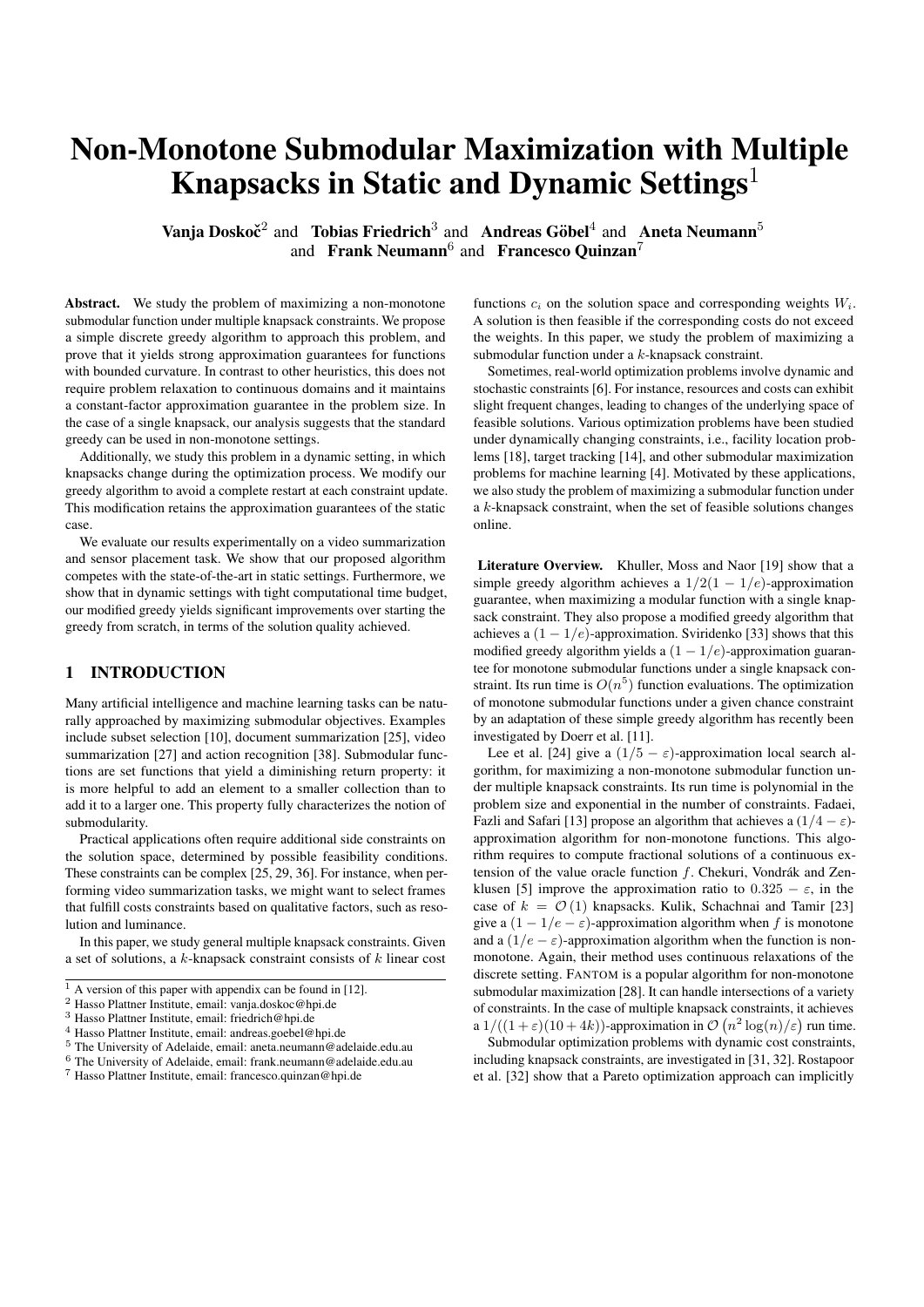Algorithm 1: The  $\lambda$ -GREEDY algorithm.

<span id="page-2-1"></span>**input**: submodular function  $f$ ,  $k$ -knapsacks  $(c, W)$  and parameter  $\lambda$ ; **output:** an approximate feasible global maximum of  $f$ ;  $\mathcal{V} \leftarrow \{e \in V : c_j(e) \leq \lambda W_j / k \ \forall j \in [k]\};$  $S \leftarrow \mathcal{V}$ ;  $\sigma \leftarrow \emptyset;$  $v \leftarrow \arg \max_{e \geq V} f(e);$ while  $S \neq \emptyset$  do let  $e \in S$  maximizing  $f_{\sigma}(e) / \max_i c_i(e)$ ;  $S \leftarrow S \setminus e;$ if  $c_j(\sigma \cup e) \leq W_j, \forall j \in [k]$  then  $\sigma \leftarrow \sigma \cup e$ ; **return** arg max<sub>fU</sub>  $V_{n}V: c_i(U)$   $W_i$   $s_{iq}$  { $f(\sigma)$ ,  $f(v)$ ,  $f(U)$ };

# **Algorithm 2:** The  $\lambda$ -DGREEDY algorithm.

<span id="page-2-2"></span>**input**: submodular function  $f$ ,  $k$ -knapsacks  $(c, W)$  with dynamic weights and parameter  $\lambda$ ; **output:** an approximate feasible global maximum of  $f$ ; evaluate f over all sets of cardinality at most  $k/\lambda$ ;  $\mathcal{V} \leftarrow \{e \in V : c_j(e) \leq \lambda W_j / k \ \forall j \in [k] \};$  $S \leftarrow \mathcal{V}$ ;  $\sigma \leftarrow \emptyset;$  $v \leftarrow \arg \max_{e \geq V} f(e);$ while  $S \neq \emptyset$  do // greedy rule let  $e \in S$  maximizing  $f_{\sigma}(e)/\max_j c_j(e)$ ;  $S \leftarrow S \setminus e;$ if  $c_i(\sigma \cup e) \leq W_i, \forall i \in [k]$  then  $\sigma \leftarrow \sigma \cup v$ ; // update rule if *new weights*  $\{W_i^\theta\}$  *are given* then  $\mathcal{V}^{\emptyset} \leftarrow \{e \in V \colon c_j(e) \leq \lambda W_j^{\emptyset}/k \ \forall j \in [k]\};$ while  $|\sigma|>\min\{\chi(c,W),\chi(c,W^{\theta})\}\vee\sigma\not\subseteq\mathcal{V}\cap\mathcal{V}^{\theta}$ do let  $e \in \sigma$  be the last point added to  $\sigma$ ;  $\sigma \leftarrow \sigma \setminus e;$  $\mathcal{V} \leftarrow \mathcal{V}^{\scriptscriptstyle\theta};$  $S \leftarrow \mathcal{V} \setminus \sigma$ ; **return** arg max $_{fU}$   $_{VnV: c_i(U)}$   $_{W}$   $_{Sig}$ { $f(\sigma)$ ,  $f(v)$ ,  $f(U)$ };

Additionally, we study a dynamic setting of Problem [3,](#page-1-4) in which weights  $W_i$  are repeatedly updated throughout the optimization process, while the corresponding cost functions  $c_i$  remain unchanged. In this setting, we assume that an algorithm queries a function to retrieve the weights  $W_i$  which are, sometimes, updated online. We assume that weights changes occur independently of the optimization process and algorithmic operations. Furthermore, we assume that Reduction [4](#page-1-5) holds for each dynamic update.

# <span id="page-2-0"></span>3 ALGORITHMS

We approach Problem [3](#page-1-4) with a discrete algorithm based on a greedy technique, commonly used to maximize a submodular function under a single knapsack constraint (see [\[19,](#page-7-11) [37\]](#page-7-28)). Given the parameter value  $\lambda \in [k]$ , our algorithm defines the following partition of the objective space:

• the set V containing all  $e \in V$  such that  $c_j \leq \lambda W_j/k$  for all

 $j \in [k];$ 

• the complement  $V \setminus V$  containing all  $e \in V$  such that  $c_i(e) >$  $\lambda W_j/k$  for all  $j \in [k]$ .

The  $\lambda$ -GREEDY optimizes f over the set V, with a greedy update that depends on all cost functions  $c_j$ . After finding a greedy approximate solution  $\sigma$ , the  $\lambda$ -GREEDY finds the optimum  $\tau$  among feasible subsets of  $V \setminus V$ . This step can be performed with a deterministic search over all possible solutions, since the space  $V \setminus \mathcal{V}$  always has bounded size. The  $\lambda$ -GREEDY outputs the set with highest f-value among  $\sigma$ ,  $\tau$ or the maximum among the singletons.

From the statement of Theorem [5](#page-3-3) we observe that the parameter  $\lambda$  sets a trade-off between solution quality and run time. For small λ, Algorithm [1](#page-2-1) yields better approximation guarantee and worse run time, than for large  $\lambda$ . This is due to the fact that the size of  $V \setminus V$ depends on this parameter. In practise, the parameter  $\lambda$  allows to find the right trade-off between solution quality and run time, depending on available resources. Note that in the case of a single knapsack constraint, for  $\lambda = k$  the  $\lambda$ -GREEDY is equivalent to the greedy algorithm studied in [\[19\]](#page-7-11).

We modify the  $\lambda$ -GREEDY to handle dynamic constraints where weights change overtime. This algorithm, which we refer to as the  $\lambda$ -DGREEDY, is presented in Algorithm [2.](#page-2-2) It consists of two subroutines, which we call the *greedy rule* and the *update rule*. The greedy rule of the  $\lambda$ -DGREEDY uses the same greedy update as the  $\lambda$ -GREEDY does: At each step, find a point  $v \in V$  that maximizes the marginal gain over maximum cost, and add  $v$  to the current solution, if the resulting set is feasible in all knapsacks. The update rule allows to handle possible changes to the weights, even when the greedy procedure has not terminated, without having to completely restart the algorithm.

Following the notation of Algorithm [2,](#page-2-2) if new weights  $W_1^{\theta}, \ldots, W_k^{\theta}$ are given, then the  $\lambda$ -DGREEDY iteratively removes points from the current solution, until the resulting set yields  $\sigma \leq$  $\min\{\chi(c, W), \chi(c, W^{\beta})\}\$ and  $\sigma \subseteq \mathcal{V} \cap \mathcal{V}^{\beta}$ . This is motivated by the following facts:

- 1. every set  $U \le \min{\{\chi(c, W), \chi(c, W^{\theta})\}}$  is feasible in both the old and the new constraints;
- 2. every set  $U \le \min{\{\chi(c,W), \chi(c,W^{\theta})\}}$  such that  $U \subseteq \mathcal{V} \cap \mathcal{V}^{\theta}$ obtained with a greedy procedure yields the same approximation guarantee in both constraints;
- 3. every set  $U \subseteq V \cap V^{\theta}$  is such that  $c_i(e) \leq \lambda W_i^{\theta}/k$  for all  $i \in k$ , for all  $e \in U$ .

All three conditions are necessary to ensure that the approximation guarantee is maintained.

Note that the update rule in Algorithm [2](#page-2-2) does not backtrack the execution of the algorithm until the resulting solution is feasible in the new constraint, and then adds elements to the current solution. For instance, consider the following example, due to Roostapour et al. [\[32\]](#page-7-20). We are given a set of  $n + 1$  items  $\{e_1, \ldots, e_{n+1}\}\$  under a single knapsack  $(c, W)$ , with the cost function c defined as

$$
c(e_i) = \begin{cases} 1, & \text{if } 1 \le i \le n/2 \text{ or } i = n+1; \\ 2, & \text{otherwise}; \end{cases}
$$

and f-values defined on the singleton as

$$
f(e_i) = \begin{cases} 1/n, & \text{if } 1 \le i \le n/2; \\ 1, & \text{if } n/2 < i \le n; \\ 3, & \text{if } i = n+1; \end{cases}
$$

We define  $f(U) = \sum_{e \geq U} f(e)$ , for all  $U \subseteq \{e_1, \ldots, e_{n+1}\}.$  Con-sider Algorithm [2](#page-2-2) optimizing f from scratch with  $W = 2$ . We only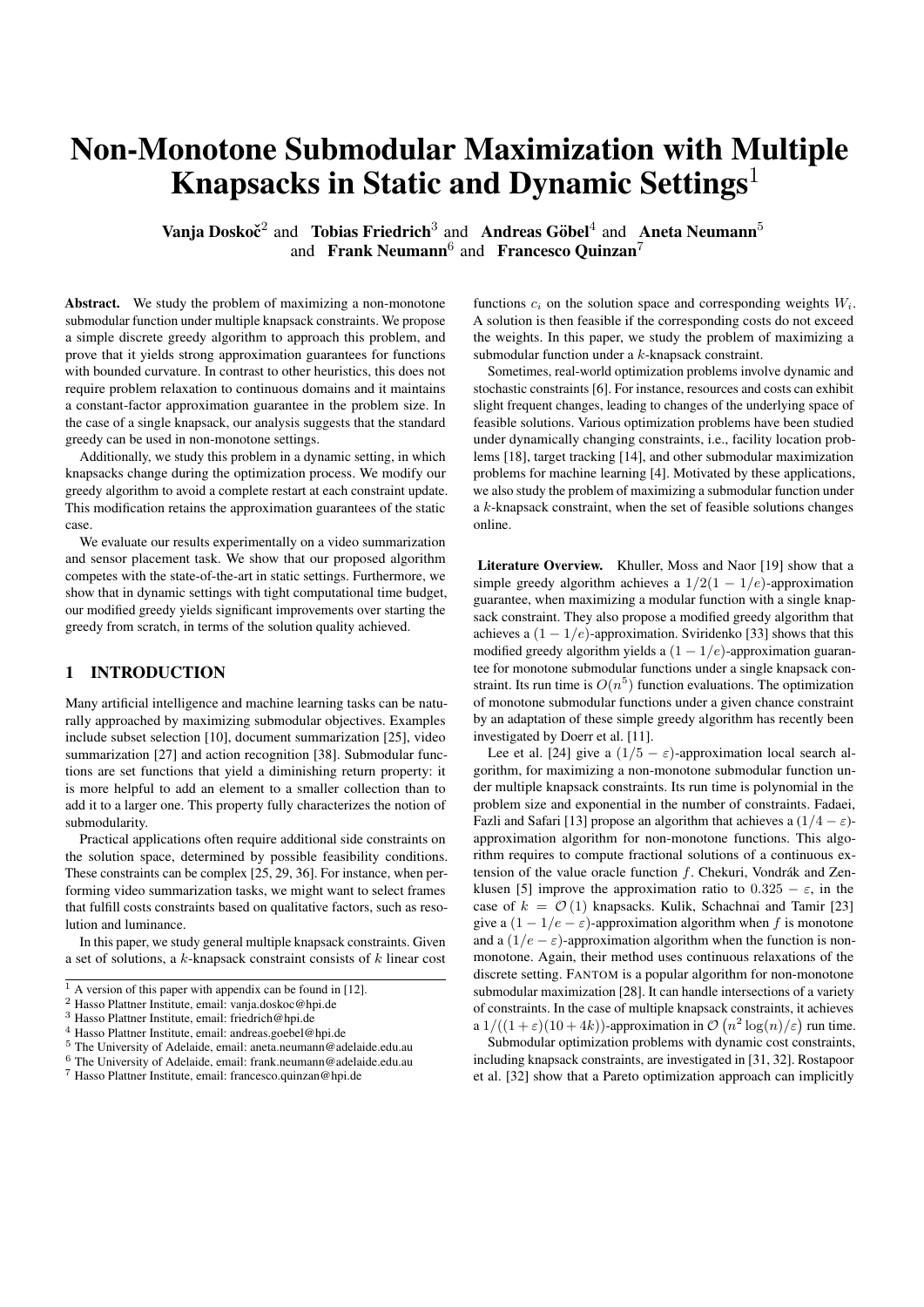consider the case  $\lambda = 1$ , since we only consider a single knap-sack constraint. Then both Algorithm [2](#page-2-2) and the  $\lambda$ -GREEDY return a set of the form  $\{e_{n+1}, e_j\}$  with  $1 \leq j \leq n/2$ . Suppose now that the weight dynamically changes to  $W = 3$ . Then backtracking the execution and adding points to the current solution would result into a solution of the form  $\{e_{n+1}, e_i, e_j\}$  with  $1 \leq i, j \leq n/2$ with  $f({e_{n+1}, e_i, e_j}) = 3 + 2/n$ . However, in this case it holds  $\min\{\chi(c, 2), \chi(c, 3)\} = 1$ , since there exists a solution of cardinality 2 that is not feasible in  $(c, 2)$  $(c, 2)$  $(c, 2)$ . Hence, Algorithm 2 removes the point  $e_i$  from the solution  $\{e_{n+1}, e_i\}$ , before adding new elements to it. Afterwards, it adds a point  $e_{j'}$  with  $n/2 < j^0 \le n$  to it, obtaining a solution such that  $f({e_{n+1}, e_{j'}}) = 3 + 1 = 4.$ 

We remark that on this instance, the  $\lambda$ -GREEDY with a simple backtracking operator yields arbitrarily bad approximation guarantee, as discussed in [\[32,](#page-7-20) Theroem 3]. In contrast, Algorithm [2](#page-2-2) maintains the approximation guarantee on this instance (see Theorem [6\)](#page-3-4).

# <span id="page-3-0"></span>4 APPROXIMATION GUARANTEES

We prove that Algorithm [1](#page-2-1) yields a strong approximation guarantee, when maximizing a submodular function under  $k$  knapsack constraints in the static case. This part of the analysis does not consider dynamic weight updates. We use the notion of curvature as in Definition [2.](#page-1-6)

**Theorem 5** Let f be a submodular function with curvature  $\alpha$ , sup*pose that* k *knapsacks are given. For all*  $\lambda \in [1, k]$ *, the*  $\lambda$ -GREEDY *is a*  $(1 - e^{-1/\lambda})/(3 \max(1, \alpha))$ *-approximation algorithm for Prob-lem [3.](#page-1-4) Its run time is*  $\mathcal{O}\left(n^{\max(k/\lambda,2)}\right)$ .

A proof of this result is given in the full version [\[12\]](#page-7-6), and it is based on the work of Khuller et al. [\[19\]](#page-7-11). Note that if the function  $f$  is monotone, then the approximation guarantee given in Theorem [5](#page-3-3) matches wellknown results [\[19\]](#page-7-11). We remark that non-monotone functions with bounded curvature are not uncommon in practise. For instance, all cut functions of directed graphs are non-monotone, submodular and have curvature  $\alpha \leq 2$ , as discussed in [\[16\]](#page-7-22).

We perform the run time analysis for the  $\lambda$ -GREEDY in dynamic settings, in which weights  $\{W_i\}_i$  change over time.

Theorem 6 *Consider Algorithm [2](#page-2-2) optimizing a submodular function with curvature*  $\alpha > 0$  *and knapsack constraints*  $(c, W)$ *. Suppose* that at some point during the optimization process new weights  $W_i^\ell$ *are given. Let* σ *be the current solution before the weights update, and let*  $\sigma_t \subseteq \sigma$  *consist of the first t points added to*  $\sigma$ *. Furthermore, let*  $t$  *, be the largest index such that*  $\sigma_{t^*} \subseteq \mathcal{V} \cap \mathcal{V}^{\emptyset}$  *, with*  $\mathcal{V}, \mathcal{V}^{\emptyset}$ *as in Algorithm [2,](#page-2-2) and define*  $\chi = \min \{ \chi(c, W), \chi(c, W^{\theta}), t \}$ . *Then after additional*  $\mathcal{O}(n(n - \chi))$  *run time the*  $\lambda$ -GREEDY *finds a*  $(1-e^{-1/\lambda})/(3\max(1,\alpha))$ -approximate optimal solution in the new *constraints, for a fixed parameter*  $\lambda \in [1, k]$ *.* 

A proof of this result is given in the full version [\[12\]](#page-7-6). Intuitively, the proof shows that, given two sets of feasible solutions  $V, V^{\theta}$ , the  $\lambda$ -GREEDY follows the same paths on both problem instances, for all solutions with size up to  $\chi$ . Note that Theorem [5](#page-3-3) yields the same theoretical approximation guarantee as Theorem [6.](#page-3-4) Hence, if dynamic updates occur at a slow pace, it is possible to obtain identical results by restarting  $\lambda$ -GREEDY every time a constraint update occurs. However, as we show in Section [7,](#page-4-0) there is significant advantage in using the  $\lambda$ -DGREEDY in settings when frequent noisy constraints updates occur.

#### <span id="page-3-1"></span>5 APPLICATIONS

In this section we present a high-level overview of two possible applications for Problem [3.](#page-1-4) We describe experimental frameworks and implementations for these applications in Sections [6-](#page-3-2)[7.](#page-4-0)

Video Summarization. Determinantal Point Process (DPP), [\[26\]](#page-7-29), is a probabilistic model, the probability distribution function of which can be characterized as the determinant of a matrix. More formally, consider a sample space  $V = [n]$ , and let L be a positive semidefinite matrix. We say that  $L$  defines a DPP on  $V$ , if the probability of an event  $S \subseteq V$  is given by

$$
\mathcal{P}_L(S) = \frac{\det(L_S)}{\det(L + I)},
$$

where  $L_S = (L_{i,j})_{i,j \geq S}$  is the submatrix of L indexed by the elements in  $S$ , and  $I$  is the  $n \times n$  identity matrix. For a survey on DPPs and their applications see [\[22\]](#page-7-30).

We model this framework with a matrix  $L$  that describes similarities between pairs of frames. Intuitively, if  $L$  describes the similarity between two frames, then the DPP prefers diversity.

<span id="page-3-3"></span>In this setting, we search for a set of features  $S \subseteq V$  such that  $P(S)$ is maximal, among sets of feasible solutions defined in terms of a knapsack constraint. Since  $L$  is positive semidefinite, the function  $log \det L_S$  is submodular [\[22\]](#page-7-30).

Sensor Placement. The maximum entropy sampling problem consists of choosing the most informative subset of random variables subject to side constraints. In this work, we study the problem of finding the most informative set among given Gaussian time series.

Given a sample covariance matrix  $\Sigma$  of the time series corresponding to measurements, the entropy of a subset of sensors is then given by the formula

$$
f(S) = \frac{1 + \ln(2\pi)}{2} |S| + \frac{1}{2} \ln \det(\Sigma_S)
$$

<span id="page-3-4"></span>for any indexing set  $S \subseteq \{0,1\}^n$  on the variation series, where  $\det(\Sigma_S)$  returns the determinant of the sub-matrix of  $\Sigma$  indexed by S. It is well-known that the function  $f$  is non-monotone and submodular. Its curvature is bounded as  $\alpha \leq 1 - 1/\mu$ , where  $\mu$  is the largest eigenvalue of  $\Sigma$  [\[34,](#page-7-31) [20,](#page-7-23) [16\]](#page-7-22).

We consider the problem of maximizing the entropy f under a *partition matroid constraint*. This additional side constraint requires upper-bounds on the number of sensors that can be chosen in given geographical areas.

# <span id="page-3-2"></span>6 STATIC EXPERIMENTS

The aim of these experiments is to show that the  $\lambda$ -GREEDY yields better performance in comparison with FANTOM [\[27\]](#page-7-2), which is a popular algorithm for non-monotone submodular objectives under complex sets of constraints. We consider video summarization tasks as in Section [5.](#page-3-1)

Let  $L$  be the matrix describing similarities between pairs of frames, as in Section [5.](#page-3-1) Following [\[17\]](#page-7-32), we parametrize  $L$  as follows. Given a set of frames, let  $f_i$  be the feature vector of the *i*-th frame. This vector encodes the contextual information about frame  $i$  and its representativeness of other items. Then the matrix  $L$  can be paramterized as  $L_{i,j} = \mathbf{z}_i^T W^T W \mathbf{z}_j$ , with  $\mathbf{z}_i = \tanh(U \mathbf{f}_i)$  being a hidden representation of  $f_i$ , and  $U, W$  parameters. We use a single-layer neural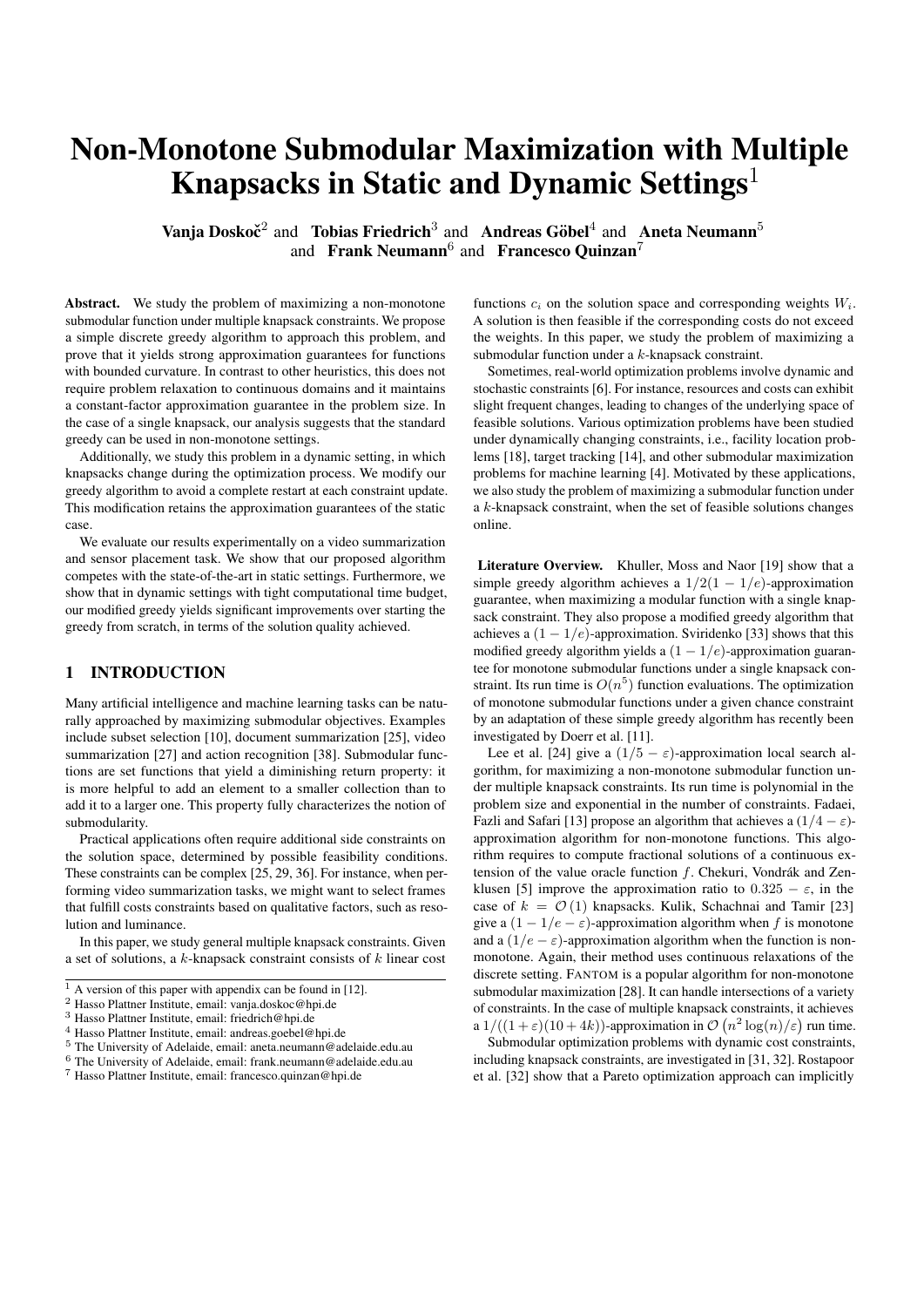<span id="page-4-1"></span>Table 1. We consider 20 movies from the Frames Labeled In Cinema dataset [\[15\]](#page-7-33). For each movie, we select a representative set of frames, by maximizing a submodular function under additional knapsack constraints, as described in Section [6.](#page-3-2) We run the -GREEDY and the FANTOM algorithm [\[27\]](#page-7-2) with various parameter choices, until no remaining point in the search space yields improvement on the fitness value, without violating side constraints. We observe that in all cases the -GREEDY yields better run time and solution quality than the FANTOM.

run time for each video clip

| 2986719<br>3368901<br>3442329<br>3082814<br>FANTOM<br>$\varepsilon=0.001$<br>4085317<br>3529230<br>3813637<br><b>FANTOM</b><br>$\varepsilon=0.01$<br>406960<br>351321<br>382342<br>299444<br>336670<br>344619<br>307726<br>FANTOM<br>41008<br>34309<br>37232<br>29249<br>33343<br>33146<br>30235<br>$\varepsilon = 0.1$<br>2709<br>2895<br>2895<br>2895<br>2895<br>2709<br>2522<br>$\lambda$ -Greedy<br>$\lambda = k$<br>video $(8)$<br>video $(9)$<br>video $(10)$<br>video $(11)$<br>video $(12)$<br>video $(13)$<br>video $(14)$<br>algorithm<br>parameter<br>FANTOM<br>$\varepsilon=0.001$<br>3171467<br>3781141<br>3121379<br>3673776<br>3603787<br>3055122<br>4119203<br>307399<br>412247<br>FANTOM<br>$\varepsilon = 0.01$<br>320738<br>379420<br>313975<br>368617<br>360265<br>FANTOM<br>30605<br>36608<br>30809<br>36242<br>35682<br>30223<br>40543<br>$\varepsilon = 0.1$<br>2709<br>3080<br>2895<br>2895<br>3080<br>2709<br>3080<br>$\lambda$ -Greedy<br>$\lambda = k$<br>video $(19)$<br>video $(15)$<br>video $(16)$<br>video $(17)$<br>video $(18)$<br>video $(20)$<br>algorithm<br>parameter<br>3555884<br>3431653<br>FANTOM<br>$\varepsilon = 0.001$<br>3727241<br>3321987<br>3429387<br>3375296<br>$\varepsilon=0.01$<br>374322<br>330994<br>345333<br>354694<br>336718<br>343419<br>FANTOM<br>36073<br>34741<br>32370<br>FANTOM<br>$\varepsilon = 0.1$<br>32377<br>33357<br>32187<br>2709<br>2895<br>2895<br>2895<br>2895<br>2709<br>$\lambda$ -Greedy<br>$\lambda = k$<br>solution quality for each video clip<br>video $(2)$<br>video $(4)$<br>video $(7)$<br>algorithm<br>video $(1)$<br>video $(3)$<br>video $(5)$<br>video $(6)$<br>parameter<br>9.4999<br>19.3818<br>15.6143<br>15.4285<br>10.6228<br>13.2393<br>14.0438<br>FANTOM<br>$\varepsilon = 0.001$<br>9.4999<br>19.3818<br>15.6143<br>15.4285<br>10.6228<br>13.2393<br>12.9851<br>FANTOM<br>$\varepsilon = 0.01$<br>16.9083<br>9.1811<br>13.2393<br>12.9851<br>9.4999<br>FANTOM<br>$\varepsilon = 0.1$<br>13.9868<br>13.9942<br>15.0203<br>15.5678<br>$\lambda$ -Greedy<br>$\lambda = k$<br>23.9323<br>21.8122<br>22.5406<br>19.4932<br>18.6267<br>algorithm<br>video(8)<br>video $(9)$<br>video $(10)$<br>video $(11)$<br>video $(12)$<br>video $(13)$<br>video $(14)$<br>parameter<br>15.9894<br>15.5939<br>12.5897<br>18.7495<br>FANTOM<br>11.0898<br>16.2864<br>10.7798<br>$\varepsilon = 0.001$<br>FANTOM<br>11.0898<br>16.2864<br>10.7798<br>15.9894<br>15.5939<br>12.5897<br>18.7495<br>$\varepsilon = 0.01$<br>FANTOM<br>$\varepsilon = 0.1$<br>9.5612<br>16.2864<br>10.7798<br>14.4139<br>14.1122<br>9.5909<br>17.3095<br>$\lambda$ -Greedy<br>18.5727<br>23.9619<br>17.6612<br>23.2229<br>20.8876<br>18.1164<br>25.1342<br>$\lambda = k$<br>video $(20)$<br>video $(15)$<br>video $(16)$<br>video $(17)$<br>video $(18)$<br>video $(19)$<br>algorithm<br>parameter<br>16.3391<br>13.6084<br>16.9964<br>13.0314<br>13.0558<br><b>FANTOM</b><br>$\varepsilon=0.001$<br>11.8452<br>16.3391<br>11.8452<br>16.9964<br>13.0314<br>13.0558<br>FANTOM<br>$\varepsilon = 0.01$<br>13.6084<br>14.7544<br>11.8452<br>14.0999<br>11.5619<br>11.5385<br>FANTOM<br>$\varepsilon = 0.1$<br>12.0878<br>23.8740<br>19.4916<br>22.2884<br>19.0673<br>$\lambda$ -Greedy<br>19.9461<br>18.6588<br>$\lambda = k$ | algorithm | parameter | video $(1)$ | video $(2)$ | video $(3)$ | video $(4)$ | video $(5)$ | video $(6)$ | video $(7)$ |
|----------------------------------------------------------------------------------------------------------------------------------------------------------------------------------------------------------------------------------------------------------------------------------------------------------------------------------------------------------------------------------------------------------------------------------------------------------------------------------------------------------------------------------------------------------------------------------------------------------------------------------------------------------------------------------------------------------------------------------------------------------------------------------------------------------------------------------------------------------------------------------------------------------------------------------------------------------------------------------------------------------------------------------------------------------------------------------------------------------------------------------------------------------------------------------------------------------------------------------------------------------------------------------------------------------------------------------------------------------------------------------------------------------------------------------------------------------------------------------------------------------------------------------------------------------------------------------------------------------------------------------------------------------------------------------------------------------------------------------------------------------------------------------------------------------------------------------------------------------------------------------------------------------------------------------------------------------------------------------------------------------------------------------------------------------------------------------------------------------------------------------------------------------------------------------------------------------------------------------------------------------------------------------------------------------------------------------------------------------------------------------------------------------------------------------------------------------------------------------------------------------------------------------------------------------------------------------------------------------------------------------------------------------------------------------------------------------------------------------------------------------------------------------------------------------------------------------------------------------------------------------------------------------------------------------------------------------------------------------------------------------------------------------------------------------------------------------------------------------------------------------------------------------------------------------------------------------------------------------------------------------------------------------------|-----------|-----------|-------------|-------------|-------------|-------------|-------------|-------------|-------------|
|                                                                                                                                                                                                                                                                                                                                                                                                                                                                                                                                                                                                                                                                                                                                                                                                                                                                                                                                                                                                                                                                                                                                                                                                                                                                                                                                                                                                                                                                                                                                                                                                                                                                                                                                                                                                                                                                                                                                                                                                                                                                                                                                                                                                                                                                                                                                                                                                                                                                                                                                                                                                                                                                                                                                                                                                                                                                                                                                                                                                                                                                                                                                                                                                                                                                                        |           |           |             |             |             |             |             |             |             |
|                                                                                                                                                                                                                                                                                                                                                                                                                                                                                                                                                                                                                                                                                                                                                                                                                                                                                                                                                                                                                                                                                                                                                                                                                                                                                                                                                                                                                                                                                                                                                                                                                                                                                                                                                                                                                                                                                                                                                                                                                                                                                                                                                                                                                                                                                                                                                                                                                                                                                                                                                                                                                                                                                                                                                                                                                                                                                                                                                                                                                                                                                                                                                                                                                                                                                        |           |           |             |             |             |             |             |             |             |
|                                                                                                                                                                                                                                                                                                                                                                                                                                                                                                                                                                                                                                                                                                                                                                                                                                                                                                                                                                                                                                                                                                                                                                                                                                                                                                                                                                                                                                                                                                                                                                                                                                                                                                                                                                                                                                                                                                                                                                                                                                                                                                                                                                                                                                                                                                                                                                                                                                                                                                                                                                                                                                                                                                                                                                                                                                                                                                                                                                                                                                                                                                                                                                                                                                                                                        |           |           |             |             |             |             |             |             |             |
|                                                                                                                                                                                                                                                                                                                                                                                                                                                                                                                                                                                                                                                                                                                                                                                                                                                                                                                                                                                                                                                                                                                                                                                                                                                                                                                                                                                                                                                                                                                                                                                                                                                                                                                                                                                                                                                                                                                                                                                                                                                                                                                                                                                                                                                                                                                                                                                                                                                                                                                                                                                                                                                                                                                                                                                                                                                                                                                                                                                                                                                                                                                                                                                                                                                                                        |           |           |             |             |             |             |             |             |             |
|                                                                                                                                                                                                                                                                                                                                                                                                                                                                                                                                                                                                                                                                                                                                                                                                                                                                                                                                                                                                                                                                                                                                                                                                                                                                                                                                                                                                                                                                                                                                                                                                                                                                                                                                                                                                                                                                                                                                                                                                                                                                                                                                                                                                                                                                                                                                                                                                                                                                                                                                                                                                                                                                                                                                                                                                                                                                                                                                                                                                                                                                                                                                                                                                                                                                                        |           |           |             |             |             |             |             |             |             |
|                                                                                                                                                                                                                                                                                                                                                                                                                                                                                                                                                                                                                                                                                                                                                                                                                                                                                                                                                                                                                                                                                                                                                                                                                                                                                                                                                                                                                                                                                                                                                                                                                                                                                                                                                                                                                                                                                                                                                                                                                                                                                                                                                                                                                                                                                                                                                                                                                                                                                                                                                                                                                                                                                                                                                                                                                                                                                                                                                                                                                                                                                                                                                                                                                                                                                        |           |           |             |             |             |             |             |             |             |
|                                                                                                                                                                                                                                                                                                                                                                                                                                                                                                                                                                                                                                                                                                                                                                                                                                                                                                                                                                                                                                                                                                                                                                                                                                                                                                                                                                                                                                                                                                                                                                                                                                                                                                                                                                                                                                                                                                                                                                                                                                                                                                                                                                                                                                                                                                                                                                                                                                                                                                                                                                                                                                                                                                                                                                                                                                                                                                                                                                                                                                                                                                                                                                                                                                                                                        |           |           |             |             |             |             |             |             |             |
|                                                                                                                                                                                                                                                                                                                                                                                                                                                                                                                                                                                                                                                                                                                                                                                                                                                                                                                                                                                                                                                                                                                                                                                                                                                                                                                                                                                                                                                                                                                                                                                                                                                                                                                                                                                                                                                                                                                                                                                                                                                                                                                                                                                                                                                                                                                                                                                                                                                                                                                                                                                                                                                                                                                                                                                                                                                                                                                                                                                                                                                                                                                                                                                                                                                                                        |           |           |             |             |             |             |             |             |             |
|                                                                                                                                                                                                                                                                                                                                                                                                                                                                                                                                                                                                                                                                                                                                                                                                                                                                                                                                                                                                                                                                                                                                                                                                                                                                                                                                                                                                                                                                                                                                                                                                                                                                                                                                                                                                                                                                                                                                                                                                                                                                                                                                                                                                                                                                                                                                                                                                                                                                                                                                                                                                                                                                                                                                                                                                                                                                                                                                                                                                                                                                                                                                                                                                                                                                                        |           |           |             |             |             |             |             |             |             |
|                                                                                                                                                                                                                                                                                                                                                                                                                                                                                                                                                                                                                                                                                                                                                                                                                                                                                                                                                                                                                                                                                                                                                                                                                                                                                                                                                                                                                                                                                                                                                                                                                                                                                                                                                                                                                                                                                                                                                                                                                                                                                                                                                                                                                                                                                                                                                                                                                                                                                                                                                                                                                                                                                                                                                                                                                                                                                                                                                                                                                                                                                                                                                                                                                                                                                        |           |           |             |             |             |             |             |             |             |
|                                                                                                                                                                                                                                                                                                                                                                                                                                                                                                                                                                                                                                                                                                                                                                                                                                                                                                                                                                                                                                                                                                                                                                                                                                                                                                                                                                                                                                                                                                                                                                                                                                                                                                                                                                                                                                                                                                                                                                                                                                                                                                                                                                                                                                                                                                                                                                                                                                                                                                                                                                                                                                                                                                                                                                                                                                                                                                                                                                                                                                                                                                                                                                                                                                                                                        |           |           |             |             |             |             |             |             |             |
|                                                                                                                                                                                                                                                                                                                                                                                                                                                                                                                                                                                                                                                                                                                                                                                                                                                                                                                                                                                                                                                                                                                                                                                                                                                                                                                                                                                                                                                                                                                                                                                                                                                                                                                                                                                                                                                                                                                                                                                                                                                                                                                                                                                                                                                                                                                                                                                                                                                                                                                                                                                                                                                                                                                                                                                                                                                                                                                                                                                                                                                                                                                                                                                                                                                                                        |           |           |             |             |             |             |             |             |             |
|                                                                                                                                                                                                                                                                                                                                                                                                                                                                                                                                                                                                                                                                                                                                                                                                                                                                                                                                                                                                                                                                                                                                                                                                                                                                                                                                                                                                                                                                                                                                                                                                                                                                                                                                                                                                                                                                                                                                                                                                                                                                                                                                                                                                                                                                                                                                                                                                                                                                                                                                                                                                                                                                                                                                                                                                                                                                                                                                                                                                                                                                                                                                                                                                                                                                                        |           |           |             |             |             |             |             |             |             |
|                                                                                                                                                                                                                                                                                                                                                                                                                                                                                                                                                                                                                                                                                                                                                                                                                                                                                                                                                                                                                                                                                                                                                                                                                                                                                                                                                                                                                                                                                                                                                                                                                                                                                                                                                                                                                                                                                                                                                                                                                                                                                                                                                                                                                                                                                                                                                                                                                                                                                                                                                                                                                                                                                                                                                                                                                                                                                                                                                                                                                                                                                                                                                                                                                                                                                        |           |           |             |             |             |             |             |             |             |
|                                                                                                                                                                                                                                                                                                                                                                                                                                                                                                                                                                                                                                                                                                                                                                                                                                                                                                                                                                                                                                                                                                                                                                                                                                                                                                                                                                                                                                                                                                                                                                                                                                                                                                                                                                                                                                                                                                                                                                                                                                                                                                                                                                                                                                                                                                                                                                                                                                                                                                                                                                                                                                                                                                                                                                                                                                                                                                                                                                                                                                                                                                                                                                                                                                                                                        |           |           |             |             |             |             |             |             |             |
|                                                                                                                                                                                                                                                                                                                                                                                                                                                                                                                                                                                                                                                                                                                                                                                                                                                                                                                                                                                                                                                                                                                                                                                                                                                                                                                                                                                                                                                                                                                                                                                                                                                                                                                                                                                                                                                                                                                                                                                                                                                                                                                                                                                                                                                                                                                                                                                                                                                                                                                                                                                                                                                                                                                                                                                                                                                                                                                                                                                                                                                                                                                                                                                                                                                                                        |           |           |             |             |             |             |             |             |             |
|                                                                                                                                                                                                                                                                                                                                                                                                                                                                                                                                                                                                                                                                                                                                                                                                                                                                                                                                                                                                                                                                                                                                                                                                                                                                                                                                                                                                                                                                                                                                                                                                                                                                                                                                                                                                                                                                                                                                                                                                                                                                                                                                                                                                                                                                                                                                                                                                                                                                                                                                                                                                                                                                                                                                                                                                                                                                                                                                                                                                                                                                                                                                                                                                                                                                                        |           |           |             |             |             |             |             |             |             |
|                                                                                                                                                                                                                                                                                                                                                                                                                                                                                                                                                                                                                                                                                                                                                                                                                                                                                                                                                                                                                                                                                                                                                                                                                                                                                                                                                                                                                                                                                                                                                                                                                                                                                                                                                                                                                                                                                                                                                                                                                                                                                                                                                                                                                                                                                                                                                                                                                                                                                                                                                                                                                                                                                                                                                                                                                                                                                                                                                                                                                                                                                                                                                                                                                                                                                        |           |           |             |             |             |             |             |             |             |
|                                                                                                                                                                                                                                                                                                                                                                                                                                                                                                                                                                                                                                                                                                                                                                                                                                                                                                                                                                                                                                                                                                                                                                                                                                                                                                                                                                                                                                                                                                                                                                                                                                                                                                                                                                                                                                                                                                                                                                                                                                                                                                                                                                                                                                                                                                                                                                                                                                                                                                                                                                                                                                                                                                                                                                                                                                                                                                                                                                                                                                                                                                                                                                                                                                                                                        |           |           |             |             |             |             |             |             |             |
|                                                                                                                                                                                                                                                                                                                                                                                                                                                                                                                                                                                                                                                                                                                                                                                                                                                                                                                                                                                                                                                                                                                                                                                                                                                                                                                                                                                                                                                                                                                                                                                                                                                                                                                                                                                                                                                                                                                                                                                                                                                                                                                                                                                                                                                                                                                                                                                                                                                                                                                                                                                                                                                                                                                                                                                                                                                                                                                                                                                                                                                                                                                                                                                                                                                                                        |           |           |             |             |             |             |             |             |             |
|                                                                                                                                                                                                                                                                                                                                                                                                                                                                                                                                                                                                                                                                                                                                                                                                                                                                                                                                                                                                                                                                                                                                                                                                                                                                                                                                                                                                                                                                                                                                                                                                                                                                                                                                                                                                                                                                                                                                                                                                                                                                                                                                                                                                                                                                                                                                                                                                                                                                                                                                                                                                                                                                                                                                                                                                                                                                                                                                                                                                                                                                                                                                                                                                                                                                                        |           |           |             |             |             |             |             |             |             |
|                                                                                                                                                                                                                                                                                                                                                                                                                                                                                                                                                                                                                                                                                                                                                                                                                                                                                                                                                                                                                                                                                                                                                                                                                                                                                                                                                                                                                                                                                                                                                                                                                                                                                                                                                                                                                                                                                                                                                                                                                                                                                                                                                                                                                                                                                                                                                                                                                                                                                                                                                                                                                                                                                                                                                                                                                                                                                                                                                                                                                                                                                                                                                                                                                                                                                        |           |           |             |             |             |             |             |             |             |
|                                                                                                                                                                                                                                                                                                                                                                                                                                                                                                                                                                                                                                                                                                                                                                                                                                                                                                                                                                                                                                                                                                                                                                                                                                                                                                                                                                                                                                                                                                                                                                                                                                                                                                                                                                                                                                                                                                                                                                                                                                                                                                                                                                                                                                                                                                                                                                                                                                                                                                                                                                                                                                                                                                                                                                                                                                                                                                                                                                                                                                                                                                                                                                                                                                                                                        |           |           |             |             |             |             |             |             |             |
|                                                                                                                                                                                                                                                                                                                                                                                                                                                                                                                                                                                                                                                                                                                                                                                                                                                                                                                                                                                                                                                                                                                                                                                                                                                                                                                                                                                                                                                                                                                                                                                                                                                                                                                                                                                                                                                                                                                                                                                                                                                                                                                                                                                                                                                                                                                                                                                                                                                                                                                                                                                                                                                                                                                                                                                                                                                                                                                                                                                                                                                                                                                                                                                                                                                                                        |           |           |             |             |             |             |             |             |             |
|                                                                                                                                                                                                                                                                                                                                                                                                                                                                                                                                                                                                                                                                                                                                                                                                                                                                                                                                                                                                                                                                                                                                                                                                                                                                                                                                                                                                                                                                                                                                                                                                                                                                                                                                                                                                                                                                                                                                                                                                                                                                                                                                                                                                                                                                                                                                                                                                                                                                                                                                                                                                                                                                                                                                                                                                                                                                                                                                                                                                                                                                                                                                                                                                                                                                                        |           |           |             |             |             |             |             |             |             |
|                                                                                                                                                                                                                                                                                                                                                                                                                                                                                                                                                                                                                                                                                                                                                                                                                                                                                                                                                                                                                                                                                                                                                                                                                                                                                                                                                                                                                                                                                                                                                                                                                                                                                                                                                                                                                                                                                                                                                                                                                                                                                                                                                                                                                                                                                                                                                                                                                                                                                                                                                                                                                                                                                                                                                                                                                                                                                                                                                                                                                                                                                                                                                                                                                                                                                        |           |           |             |             |             |             |             |             |             |
|                                                                                                                                                                                                                                                                                                                                                                                                                                                                                                                                                                                                                                                                                                                                                                                                                                                                                                                                                                                                                                                                                                                                                                                                                                                                                                                                                                                                                                                                                                                                                                                                                                                                                                                                                                                                                                                                                                                                                                                                                                                                                                                                                                                                                                                                                                                                                                                                                                                                                                                                                                                                                                                                                                                                                                                                                                                                                                                                                                                                                                                                                                                                                                                                                                                                                        |           |           |             |             |             |             |             |             |             |
|                                                                                                                                                                                                                                                                                                                                                                                                                                                                                                                                                                                                                                                                                                                                                                                                                                                                                                                                                                                                                                                                                                                                                                                                                                                                                                                                                                                                                                                                                                                                                                                                                                                                                                                                                                                                                                                                                                                                                                                                                                                                                                                                                                                                                                                                                                                                                                                                                                                                                                                                                                                                                                                                                                                                                                                                                                                                                                                                                                                                                                                                                                                                                                                                                                                                                        |           |           |             |             |             |             |             |             |             |
|                                                                                                                                                                                                                                                                                                                                                                                                                                                                                                                                                                                                                                                                                                                                                                                                                                                                                                                                                                                                                                                                                                                                                                                                                                                                                                                                                                                                                                                                                                                                                                                                                                                                                                                                                                                                                                                                                                                                                                                                                                                                                                                                                                                                                                                                                                                                                                                                                                                                                                                                                                                                                                                                                                                                                                                                                                                                                                                                                                                                                                                                                                                                                                                                                                                                                        |           |           |             |             |             |             |             |             |             |
|                                                                                                                                                                                                                                                                                                                                                                                                                                                                                                                                                                                                                                                                                                                                                                                                                                                                                                                                                                                                                                                                                                                                                                                                                                                                                                                                                                                                                                                                                                                                                                                                                                                                                                                                                                                                                                                                                                                                                                                                                                                                                                                                                                                                                                                                                                                                                                                                                                                                                                                                                                                                                                                                                                                                                                                                                                                                                                                                                                                                                                                                                                                                                                                                                                                                                        |           |           |             |             |             |             |             |             |             |
|                                                                                                                                                                                                                                                                                                                                                                                                                                                                                                                                                                                                                                                                                                                                                                                                                                                                                                                                                                                                                                                                                                                                                                                                                                                                                                                                                                                                                                                                                                                                                                                                                                                                                                                                                                                                                                                                                                                                                                                                                                                                                                                                                                                                                                                                                                                                                                                                                                                                                                                                                                                                                                                                                                                                                                                                                                                                                                                                                                                                                                                                                                                                                                                                                                                                                        |           |           |             |             |             |             |             |             |             |
|                                                                                                                                                                                                                                                                                                                                                                                                                                                                                                                                                                                                                                                                                                                                                                                                                                                                                                                                                                                                                                                                                                                                                                                                                                                                                                                                                                                                                                                                                                                                                                                                                                                                                                                                                                                                                                                                                                                                                                                                                                                                                                                                                                                                                                                                                                                                                                                                                                                                                                                                                                                                                                                                                                                                                                                                                                                                                                                                                                                                                                                                                                                                                                                                                                                                                        |           |           |             |             |             |             |             |             |             |
|                                                                                                                                                                                                                                                                                                                                                                                                                                                                                                                                                                                                                                                                                                                                                                                                                                                                                                                                                                                                                                                                                                                                                                                                                                                                                                                                                                                                                                                                                                                                                                                                                                                                                                                                                                                                                                                                                                                                                                                                                                                                                                                                                                                                                                                                                                                                                                                                                                                                                                                                                                                                                                                                                                                                                                                                                                                                                                                                                                                                                                                                                                                                                                                                                                                                                        |           |           |             |             |             |             |             |             |             |
|                                                                                                                                                                                                                                                                                                                                                                                                                                                                                                                                                                                                                                                                                                                                                                                                                                                                                                                                                                                                                                                                                                                                                                                                                                                                                                                                                                                                                                                                                                                                                                                                                                                                                                                                                                                                                                                                                                                                                                                                                                                                                                                                                                                                                                                                                                                                                                                                                                                                                                                                                                                                                                                                                                                                                                                                                                                                                                                                                                                                                                                                                                                                                                                                                                                                                        |           |           |             |             |             |             |             |             |             |
|                                                                                                                                                                                                                                                                                                                                                                                                                                                                                                                                                                                                                                                                                                                                                                                                                                                                                                                                                                                                                                                                                                                                                                                                                                                                                                                                                                                                                                                                                                                                                                                                                                                                                                                                                                                                                                                                                                                                                                                                                                                                                                                                                                                                                                                                                                                                                                                                                                                                                                                                                                                                                                                                                                                                                                                                                                                                                                                                                                                                                                                                                                                                                                                                                                                                                        |           |           |             |             |             |             |             |             |             |

network to train the parameters  $U, W$ . We consider 20 movies from the Frames Labeled In Cinema dataset [\[15\]](#page-7-33). Each movie has 200 frames and 7 generated ground summaries consisting of 15 frames each.

We select a representative set of frames, by maximizing the function  $\log \det L$  under additional quality feature constraints, viewed as multiple knapsacks. Hence, this task consists of maximizing a nonmonotone submodular function under multiple knapsack constraints. We run the  $\lambda$ -GREEDY and FANTOM algorithms on each instance, until no remaining point in the search space yields improvement on the fitness value, without violating side constraints. We then compare the resulting run time and empirical approximation ratio. Since FANTOM depends on a parameter  $\epsilon$  [\[27\]](#page-7-2), we perform three sets of experiments for  $\varepsilon = 0.1$ ,  $\varepsilon = 0.01$ , and  $\varepsilon = 0.001$ . The parameter  $\lambda$ for the  $\lambda$ -GREEDY is always set to  $\lambda = k$ . We have no indications that a lower  $\lambda$  yields improved solution quality on this set of instances.

Results for the run time and approximation guarantee are displayed in Table [1.](#page-4-1) We clearly see that the  $\lambda$ -GREEDY outperforms FANTOM

in terms of solution quality. Furthermore, the run time of FANTOM is orders of magnitude worse than that of our  $\lambda$ -GREEDY. This is probably due to the fact that the FANTOM requires a very low density threshold to get to a good solution on these instances. The code for this set of experiments is available upon request.

# <span id="page-4-0"></span>7 DYNAMIC EXPERIMENTS

The aim of these experiments is to show that, when constraints quickly change dynamically, the robust  $\lambda$ -DGREEDY significantly outperforms the  $\lambda$ -GREEDY with a restart policy, that re-sets the optimization process each time new weights are given. To this end, we simulate a setting where updates change dynamically, by introducing controlled posterior noise on the weights. At each update, we run the  $\lambda$ -GREEDY from scratch, and let the  $\lambda$ -DGREEDY continue without a restart policy. We consider two set of dynamic experiments.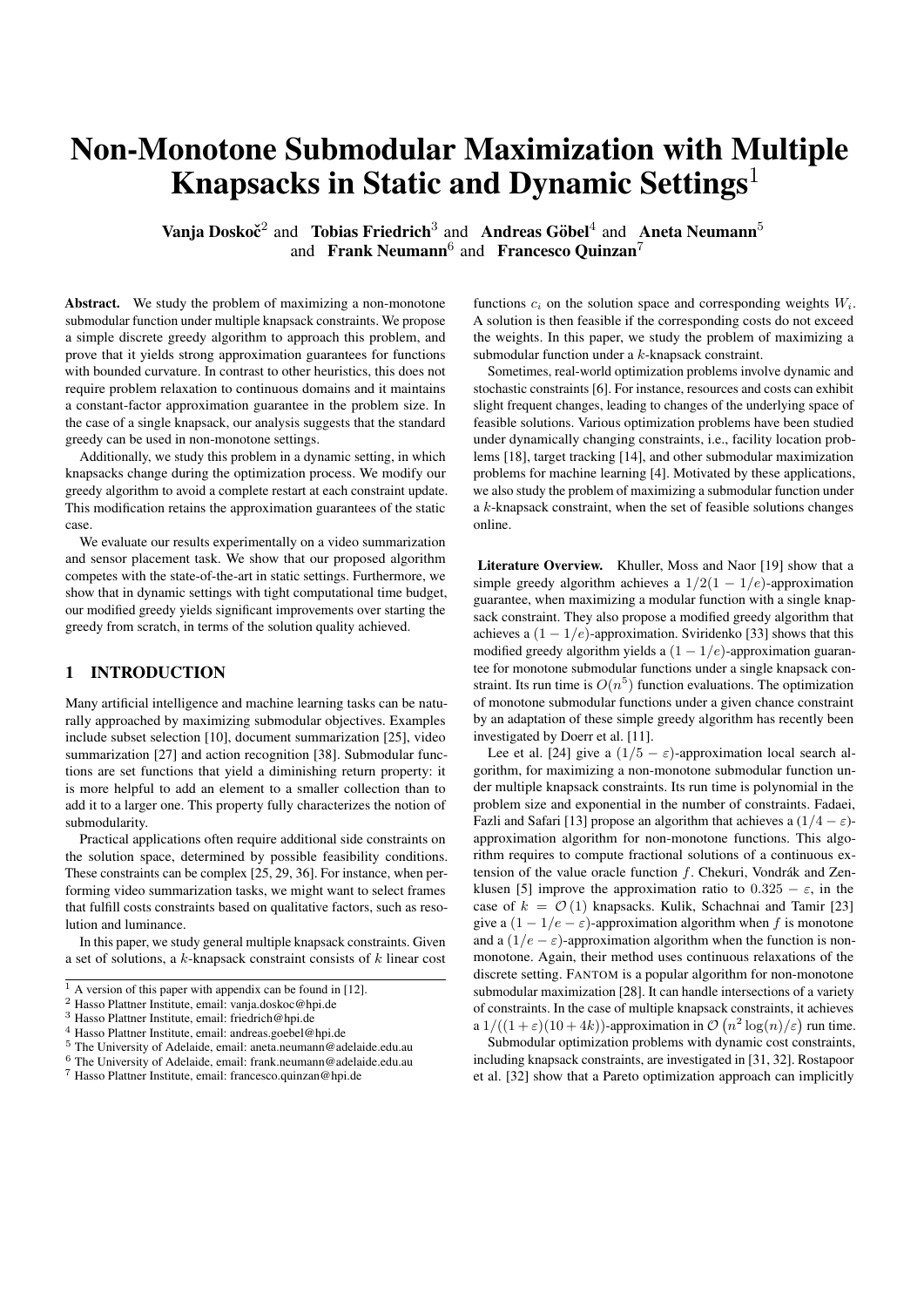<span id="page-5-0"></span>Table 2. For the respective set of experiments, Maximum Entropy Sampling (left) and Video Summarization (right), the mean and standard deviation of the solution quality over time within one run of the respective algorithms for different update frequencies [ ] and different dynamic update standard deviations [ ]. With  $X^{(+)}$  we denote that the algorithm labelled X significantly outperformed the other one.

|                 |          | $\lambda$ -Greedy (1) |       | $\lambda$ -DGREEDY (2) |       |           |
|-----------------|----------|-----------------------|-------|------------------------|-------|-----------|
| $\tau$          | $\sigma$ | mean                  | sd    | mean                   | sd    | stat      |
| 10K             | 0.075    | 107.4085              | 1.35  | 130.5897               | 12.28 | $2^{(+)}$ |
| 20K             | 0.075    | 195.0352              | 2.99  | 213.3886               | 11.15 | $2^{(+)}$ |
| 30K             | 0.075    | 263.8143              | 4.80  | 279.7259               | 11.38 | $2^{(+)}$ |
| 40K             | 0.075    | 319.6090              | 6.78  | 329.8283               | 10.80 | $2^{(+)}$ |
| 50K             | 0.075    | 351.6649              | 8.47  | 353.6060               | 9.19  | $2^{(+)}$ |
| 10K             | 0.05     | 107.6904              | 0.73  | 132.7425               | 8.79  | $2^{(+)}$ |
| 20 <sub>K</sub> | 0.05     | 195.5784              | 1.82  | 216.0143               | 8.00  | $2^{(+)}$ |
| 30K             | 0.05     | 264.6016              | 3.13  | 282.2722               | 7.91  | $2^{(+)}$ |
| 40K             | 0.05     | 320.6179              | 4.66  | 332.0804               | 7.57  | $2^{(+)}$ |
| 50K             | 0.05     | 352.8980              | 6.10  | 355.0595               | 6.64  | $2^{(+)}$ |
| 10K             | 0.10     | 107.2164              | 1.56  | 124.4393               | 14.81 | $2^{(+)}$ |
| 20K             | 0.10     | 194.4608              | 3.43  | 208.3658               | 13.35 | $2^{(+)}$ |
| 30K             | 0.10     | 262.7148              | 5.57  | 274.8722               | 13.64 | $2^{(+)}$ |
| 40K             | 0.10     | 317.9336              | 7.96  | 325.7493               | 12.93 | $2^{(+)}$ |
| 50K             | 0.10     | 349.5698              | 10.04 | 351.1627               | 10.91 | $2^{(+)}$ |

|                 |          | $\lambda$ -Greedy (1) |           | $\lambda$ -DGREEDY (2) |       |                      |  |
|-----------------|----------|-----------------------|-----------|------------------------|-------|----------------------|--|
| $\tau$          | $\sigma$ | mean                  | sd        | mean                   | sd    | stat                 |  |
| 10K             | 0.075    | 36.550                | $2.1E-14$ | 264.256                | 69.21 | $2^{(+)}$            |  |
| 20 <sub>K</sub> | 0.075    | 69.760                | $7.2E-14$ | 269.639                | 57.77 | $2^{(+)}$            |  |
| 30K             | 0.075    | 102.969               | $4.3E-14$ | 271.531                | 53.20 | $2^{(+)}$            |  |
| 40K             | 0.075    | 136.956               | 8.6E-14   | 272.210                | 51.18 | $2^{(+)}$            |  |
| 50K             | 0.075    | 174.657               | 1.30      | 272.968                | 49.38 | $2^{(+)}$            |  |
| 10K             | 0.05     | 36.55                 | $2.1E-14$ | 197.251                | 63.49 | $2^{(+)}$            |  |
| 20 <sub>K</sub> | 0.05     | 69.760                | 7.9E-14   | 257.641                | 52.15 | $2^{(+)}$            |  |
| 30K             | 0.05     | 102.969               | $4.3E-14$ | 259.517                | 47.55 | $2^{(+)}$            |  |
| 40K             | 0.05     | 136.956               | 8.6E-14   | 260.197                | 45.46 | $2^{(+)}$            |  |
| 50K             | 0.05     | 174.840               | 5.7E-14   | 260.955                | 43.64 | $2^{(+)}$            |  |
| 10K             | 0.10     | 36.550                | $2.1E-14$ | 269.784                | 76.62 | $\overline{2^{(+)}}$ |  |
| 20K             | 0.10     | 69.760                | $7.2E-14$ | 275.981                | 65.69 | $2^{(+)}$            |  |
| 30K             | 0.10     | 102.969               | $4.3E-14$ | 277.891                | 61.48 | $2^{(+)}$            |  |
| 40K             | 0.10     | 136.956               | 8.6E-14   | 278.571                | 59.67 | $2^{(+)}$            |  |
| 50K             | 0.10     | 174.448               | 2.77      | 279.329                | 58.05 | $2^{(+)}$            |  |



<span id="page-5-1"></span>Figure 1. The solution quality achieved by the -GREEDY after each constraints' update, using a restart strategy, and the -DGREEDY operator. Each plot shows results for a fixed standard deviation choice  $\lceil \cdot \rceil$  and fixed update frequency = 30K (for the Maximum Entropy Sampling) and = 50K (for Video Summarization).

The Maximum Entropy Sampling Problem We consider the problem of maximizing the entropy  $f$  under a partition matroid constraint. This additional side constraint requires an upper bound on the number of sensors that can be chosen in given geographical areas. Specifically, we partition the total number of time series in seven sets, based on the continent in which the corresponding stations are located. Under this partition set, we then have seven independent cardinality constraints, one for each continent.

We use the Berkeley Earth Surface Temperature Study, which combines 1.6 billion temperature reports from 16 preexisting data archives. This archive contains over 39000 unique stations from around the world. More information on the Berkeley Earth project can be found in [\[2\]](#page-7-34). Here, we consider unique time series defined as the average monthly temperature for each station. Taking into account all data between years 2015-2017, we obtain 2736 time series from the corresponding stations. Our experimental framework follows along the lines of [\[16\]](#page-7-22).

In our dynamic setting, for each continent, a given parameter  $d_i$  is defined as a percentage value of the overall number of stations available on that continent, for all  $i \in [7]$ . We let parameters  $d_1, \ldots, d_7$ vary over time, as to simulate a setting where they are updated dynamically. This situation could occur when operational costs slightly vary overtime. We initially set all parameters to use 50% of the available resources, and we introduce a variation of these parameters at regular intervals, according to  $\mathcal{N}(0, \sigma^2)$ , a Gaussian distribution of mean 0 and variance  $\sigma^2$ , for all  $i \in [7]$ .

We consider various choices for the standard deviation  $\sigma$ , and various choices for the time span between one dynamic update and the next one (the parameter  $\tau$ ). For each choice of  $\sigma$  and  $\tau$ , we consider a total of 50 sequences of changes. We perform statistical validation using the Kruskal-Wallis test with 95% confidence. In order to compare the results, we use the Bonferroni post-hoc statistical procedure. This method is used for multiple comparisons of a control algorithm against two or more other algorithms. We refer the reader to [\[9\]](#page-7-35) for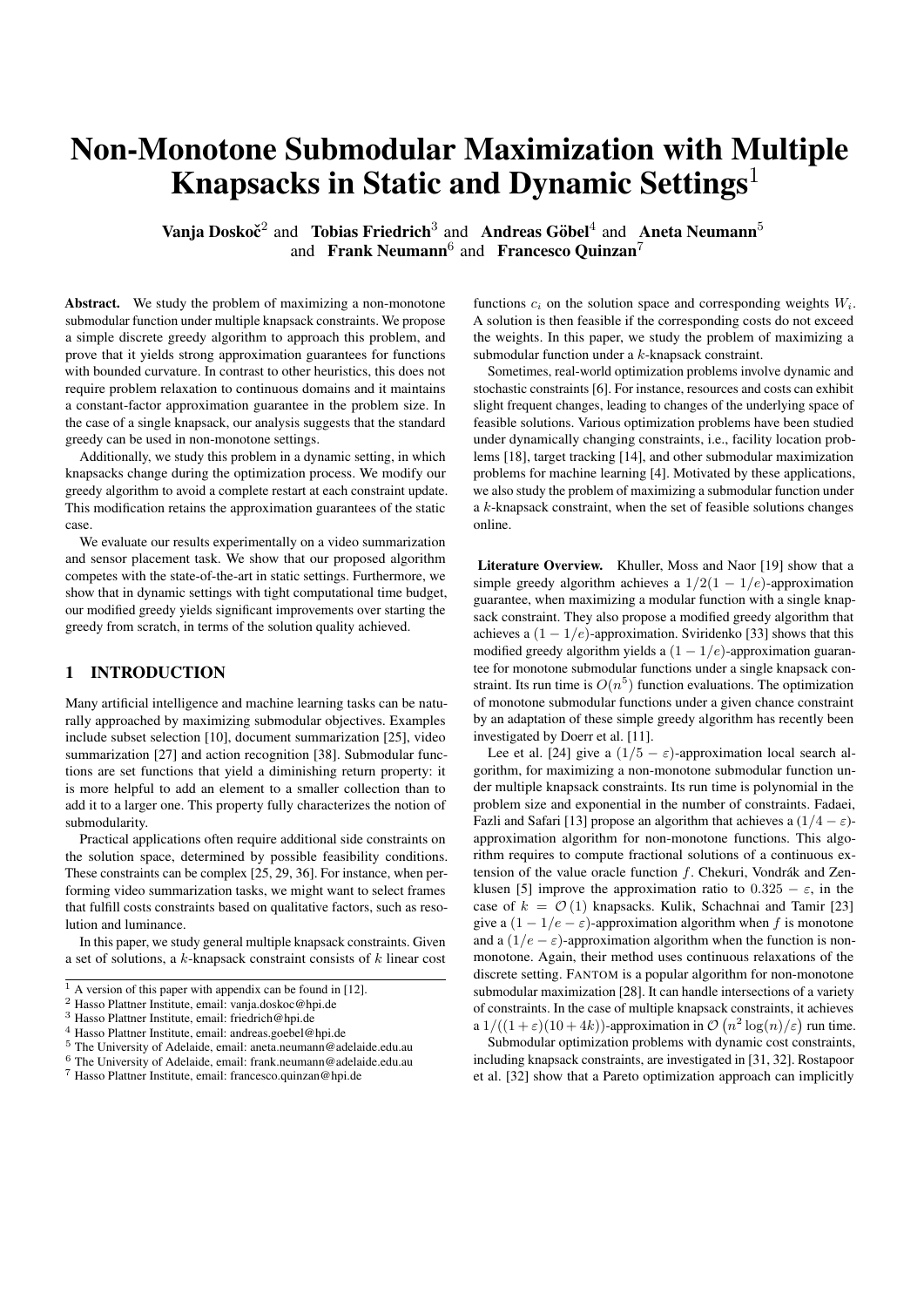more detailed descriptions of these statistical tests.

We compare the results in terms of the solution quality achieved at each dynamic update by the  $\lambda$ -GREEDY and the  $\lambda$ -DGREEDY. We summarize our results in the Table [2](#page-5-0) (left) as follows. The columns correspond to the results for  $\lambda$ -GREEDY and the  $\lambda$ -DGREEDY respectively, along with the mean value, standard deviation, and statistical comparison. The symbol  $X^{(+)}$  is equivalent to the statement that the algorithm labelled as X significantly outperformed the other one.

Table [2](#page-5-0) (left) shows that the  $\lambda$ -DGREEDY has a better performance than the  $\lambda$ -GREEDY algorithm with restarts, when dynamic changes occur, especially for the highest frequencies  $\tau = 10K, 20K$ . This shows that the  $\lambda$ -DGREEDY is suitable in settings when frequent dynamic changes occur. The  $\lambda$ -GREEDY yields improved performance with lower frequencies, but it under-perform the  $\lambda$ -DGREEDY on our dataset.

Figure [1](#page-5-1) (left) shows the solution quality values achieved by the  $\lambda$ -GREEDY and the  $\lambda$ -DGREEDY, for different choices of the standard deviation  $\sigma = 0.075, 0.05, 0.1$ . Again, we observe that the  $\lambda$ -DGREEDY finds solutions that have better quality than the  $\lambda$ -GREEDY with restarts. Even though the  $\lambda$ -DGREEDY in some cases aligns with the  $\lambda$ -GREEDY with restarts, the performance of the  $\lambda$ -DGREEDY is clearly better than that of the simple  $\lambda$ -GREEDY with restarts. The code for this set of experiments is available upon request.

Determinantal Point Processes We conclude with a dynamic set of experiments on a video summarization task as in Section [5.](#page-3-1) We define the corresponding matrix  $L$  using the quality-diversity decomposition, as proposed in [\[21\]](#page-7-36). Specifically, we define the coefficients  $L_{i,j}$  of this matrix as  $L_{i,j} = q(i)k(i,j)q(j)$ , with  $q(i)$  representing the quality of the *i*-th frame and  $k(i, j)$  being the diversity between the  $i$ -th and  $j$ -th frame.

For the diversity measure  $k$ , we consider commonly used features  $f \in F$  for pictures, and we use these features to define corresponding feature vectors  $v_i^f$  for each frame *i*. Then the diversity measure is defined as

$$
k(i,j) = \exp\left(-\sum_{f \supseteq F} \frac{||v_i^f - v_j^f||_2^2}{\sigma_f}\right),\,
$$

with  $\sigma_f$  a parameter for this feature<sup>[11](#page-6-1)</sup>. To learn these parameters we use the Markov Chain Monte Carlo (MCMC) method (see [\[1\]](#page-7-37)).

We use movie clips from the Frames Labeled In Cinema dataset [\[15\]](#page-7-33). We use 16 movies with 150-550 frames each to learn the parameters and one test movie with approximately 400 frames for our experiments. For each movie, we generate 5-10 samples (depending on the total amount of frames) of sets with 10-20 frames as training data. We then use MCMC on the training data to learn the parameters for each movie. When testing the  $\lambda$ -GREEDY and the  $\lambda$ -DGREEDY, we use the sample median of the trained parameters.

In this set of experiments, we consider a constraint by which the set of selected frames must not exceed a memory threshold. We define a cost function  $c(S)$  as the sum of the size of each frame in S. As each frame comes with its own size in memory, choosing the best frames under certain memory budget is equivalent to maximizing a submodular function under a linear knapsack constraint.

The weight W is given range  $[0\%, 100\%]$ , with respect to the total weight  $c(V)$ , and it is updated dynamically throughout the optimization process, according to a Gaussian distribution  $\mathcal{N}(0, \sigma^2)$ , for a

given variance  $\sigma^2$ . This settings simulates a situation by which the overall available memory exhibits small frequent variation.

We select various parameter choices for the standard deviation σ, and the frequency τ with which a dynamic update occurs. We investigate the settings  $\sigma = 0.075, 0.05, 0.1$ , and  $\tau = 10K, 20K, 30K$ , 40K, 50K. Each combination of  $\sigma$  and  $\tau$  carries out 50 dynamic changes. Again, we validate our results using the Kruskal-Wallis test with 95% confidence. To compare the obtained results, we apply the Bonferroni post-hoc statistical test [\[9\]](#page-7-35).

The results are presented in the Table [2](#page-5-0) (right). We observe that the  $\lambda$ -DGREEDY yields better performance than the  $\lambda$ -GREEDY with restarts when dynamic changes occur. Similar findings are obtained when comparing a different standard deviation choice  $\sigma = 0.075$ , 0.05, 0.1. Specifically, for the highest frequency  $\tau = 10K$ , the  $\lambda$ -DGREEDY achieves better results by approximately one order of magnitude.

Figure [1](#page-5-1) (right) shows the solution quality values obtained by the  $\lambda$ -DGREEDY and the  $\lambda$ -GREEDY, as the frequency is set to  $\tau = 50K$ . It can be observed that, for  $\sigma = 0.075, 0.05, 0.1$ , the  $\lambda$ -DGREEDY significantly outperforms the  $\lambda$ -GREEDY with restarts, for almost all 50 updates. The code for this set of experiments is available upon request.

# <span id="page-6-0"></span>8 CONCLUSION

Many real-world optimization problems can be approached as submodular maximization with multiple knapsack constraints (see Problem [3\)](#page-1-4). Previous studies for this problem show that it is possible to approach this problem with a variety of heuristics. These heuristics often involve a local search, and require continuous relaxations of the discrete problem, and they are impractical. We propose a simple discrete greedy algorithm (see Algorithm [1\)](#page-2-1) to approach this problem, that has polynomial run time and yields strong approximation guarantees for functions with bounded curvature (see Definition [2](#page-1-6) and Theorem [5\)](#page-3-3).

Furthermore, we study the problem of maximizing a submodular function, when knapsack constraints involve dynamic components. We study a setting by which the weights  $W_i$  of a given set of knapsack constraints change overtime. To this end, we introduce a robust variation of our  $\lambda$ -GREEDY algorithm that allows for handling dynamic constraints online (see Algorithm [2\)](#page-2-2). We prove that this operator allows to maintain strong approximation guarantees for functions with bounded curvature, when constraints change dynamically (see Theorem [6\)](#page-3-4).

We show that, in static settings, Algorithm [1](#page-2-1) competes with FAN-TOM, which is a popular algorithm for handling these constraints (see Table [1\)](#page-4-1). Furthermore, we show that the  $\lambda$ -DGREEDY is useful in dynamic settings. To this end, we compare the  $\lambda$ -DGREEDY with the  $\lambda$ -GREEDY combined with a restart policy, by which the optimization process starts from scratch at each dynamic update. We observe that the  $\lambda$ -DGREEDY yields significant improvement over a restart in dynamic settings with limited computational time budget (see Figure [1](#page-5-1) and Table [2\)](#page-5-0).

# Acknowledgement

This work has been supported by the Australian Research Council through grant DP160102401 and by the South Australian Government through the Research Consortium "Unlocking Complex Resources through Lean Processing".

<span id="page-6-1"></span><sup>&</sup>lt;sup>11</sup> In our setting we combine the parameters  $C_{\text{OLOR2}} = C_{\text{OLOR3}}$  and  $SIFT256 = SIFT512$ .